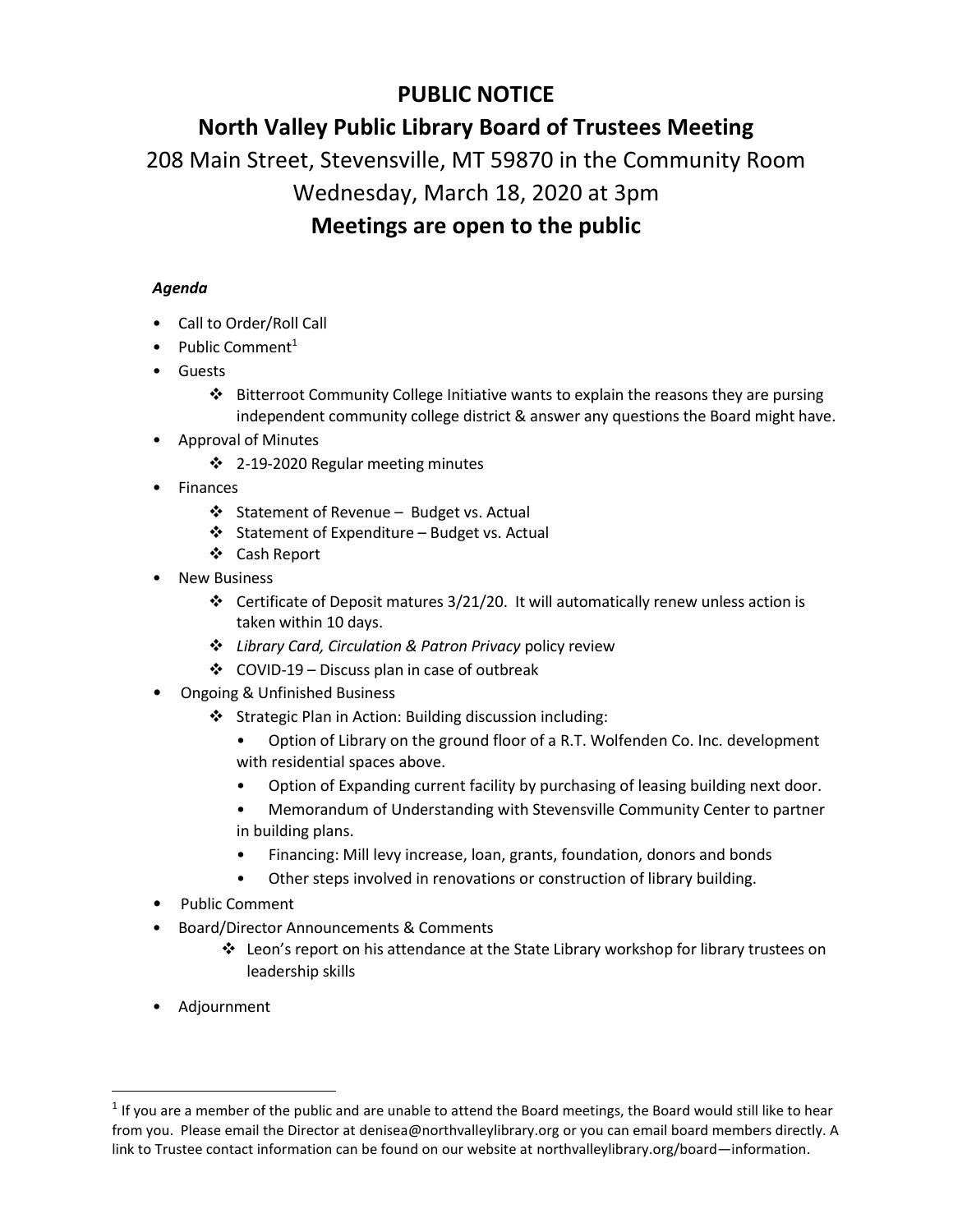#### **North Valley Public Library**

Minutes Board of Trustees Meeting Wednesday, March 18 2020 at 3 p.m. in the Community Room of the Library

**Call to Order/Roll Call** The meeting was called to order at 3:10

#### **Board Members Present:**

Victoria Howell, Chair was present by phone and not in attendance in person due to Covid-19 Leon Theroux Dianne Snedigar

### **Board Members Absent:**

Caitlin Dunn, Vice Chair Kim Tiplady

**Staff Present:** Denise Ard, Director

**Public Comment:** There was no public comment.

**Guests:** Due to Covid-19 pandemic, Candy Lubansky, who had requested to address the Board to explain the reasons for pursing an independent community college district was asked not to attend. Instead, she emailed the Director a brochure which Denise said she would forward to the board.

**Approval of Minutes:** Leon moved to approve the February 2020 minutes. Dianne seconded. Motion carried.

**Financial Reports:** Dianne moved to approve the financial statements. Leon seconded. Motion carried.

#### **NEW BUSINESS:**

**Certificate of Deposit:** Victoria motioned to cash out the CD and deposit it into the checking account. Dianne checked with the bank and the interest rate on the CD and checking are currently the same. Leon seconded. Motion carried.

**Library Card, Circulation & Patron Privacy policy review:** Denise had no suggestions on updates. It was time to review the policy per the State Library standards. Denise said in her Director's report that Bitterroot Library and NVPL were going to try and have some of the same circulation policies to make it easier on patrons that use both libraries but they have not had a chance to meet and talk over. The policy can be reviewed again at any time changes are suggested. Dianne made a motion to approve the policy as presented. Leon seconded the motion and the motion carried.

### **COVID-19 – Discuss plan in case of outbreak**

The Board thought the library should err on the side of caution because patron and staff safety was paramount. Leon thinks the Library should have an emergency closure policy and the Director should have authority to close in a pandemic. The board agreed it was good to close to the public on Monday, March 16 and we would continue curbside holds pick up and monitor the situation and change as necessary as more information is available. Victoria will write an email to the staff saying they can feel secure economically even it comes to a closure. Staff available to work will be paid their normal hours. It would not apply to those not available to work such as vacation or other leave. Dianne will share with Victoria what Farmers sent to their staff. The board thinks the Foundation should postpone their April fundraiser.